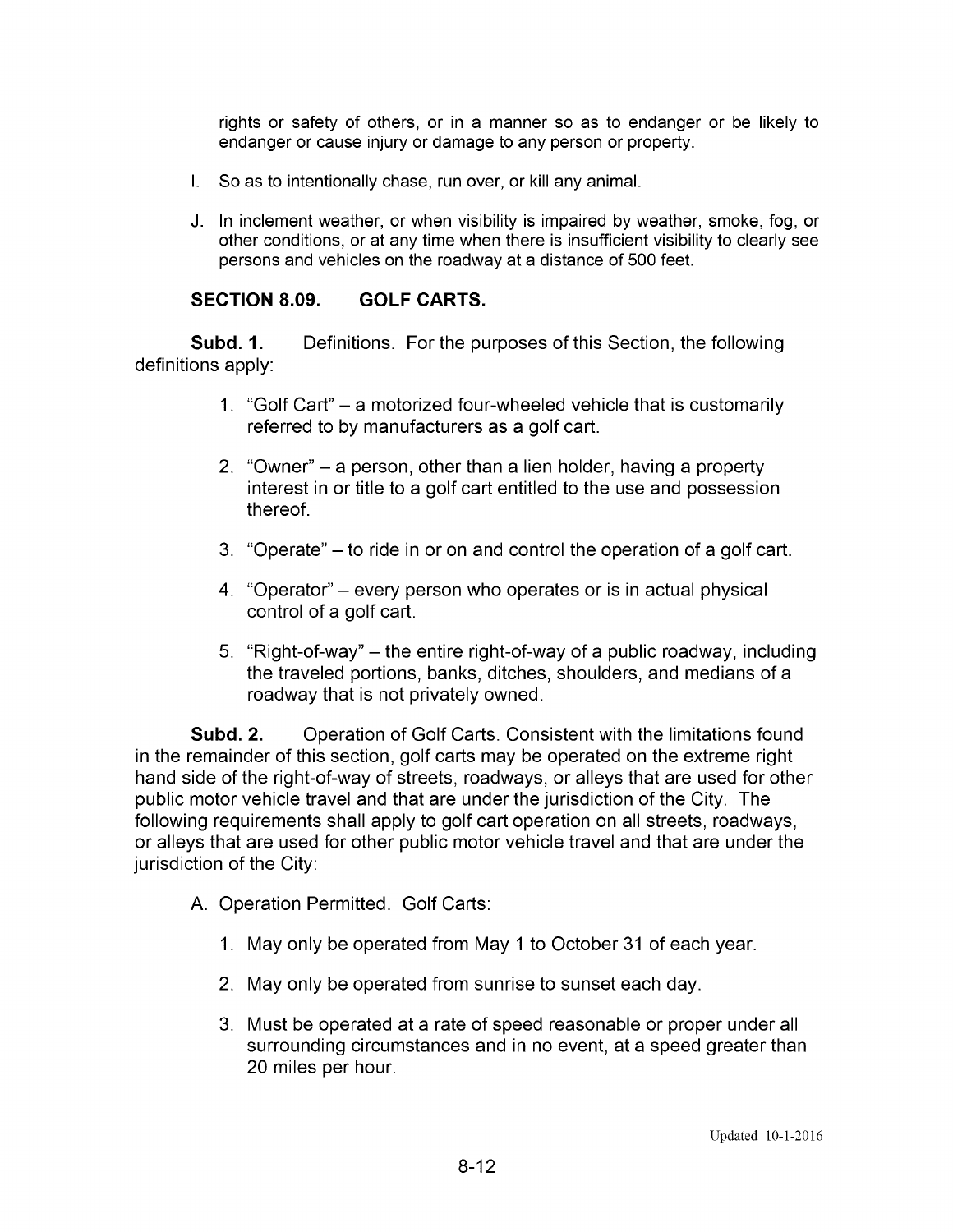- 4. Must follow the traffic provisions of the City Code, except for those provisions relating to required equipment and those which by their nature have no application.
- 5. Must not enter any intersection without yielding the right of way to any vehicles or pedestrians at the intersection or so close to the intersection as to constitute an immediate hazard.
- 6. Must not be operated on any right-of-way in inclement weather or when visibility is impaired by weather, smoke, or fog, or at any time when there is insufficient light to clearly see persons and vehicles on the roadway at a distance of 500 feet.
- B. Permit Required. No person shall operate a golf cart pursuant to this section without a valid permit from the City. Permit applications shall be available at the police department.
	- 1. The City Council shall set fees for such permits by resolution.
	- 2. Applicant must present proof of insurance from their insurance provider verifying that the applicant maintains liability insurance for the payment of tort liabilities arising out of the maintenance or use of the golf cart complying with the provisions in Minnesota Statutes, Section 65B.48, subdivision 5 and according to the limits contained in Minnesota Statutes, Section 65B.49, subdivision 3, as the same may be amended from time to time.
	- 3. An operator must have possession of a valid permit while operating a golf cart pursuant to this section and must affix a rear-facing sticker to the golf cart displaying the operator's permit number, as issued by the City.
	- 4. All permits granted pursuant to this section shall be issued for a period not to exceed one year and may be renewed annually by complying with the requirements of this section.
	- 5. A permit may be revoked at any time if there is evidence that the permittee cannot safely operate a golf cart on the designated roadways.
	- 6. Nothing in this section shall be construed as an assumption of liability by the City for any injuries to persons or property that may result from the operation of a golf cart by a permit holder, the grant of such a permit, or the failure by the City to revoke said permit.
- C. Age Requirement. In order to operate a golf cart on the right-of-way as permitted by this section, the operator must be at least 18 years of age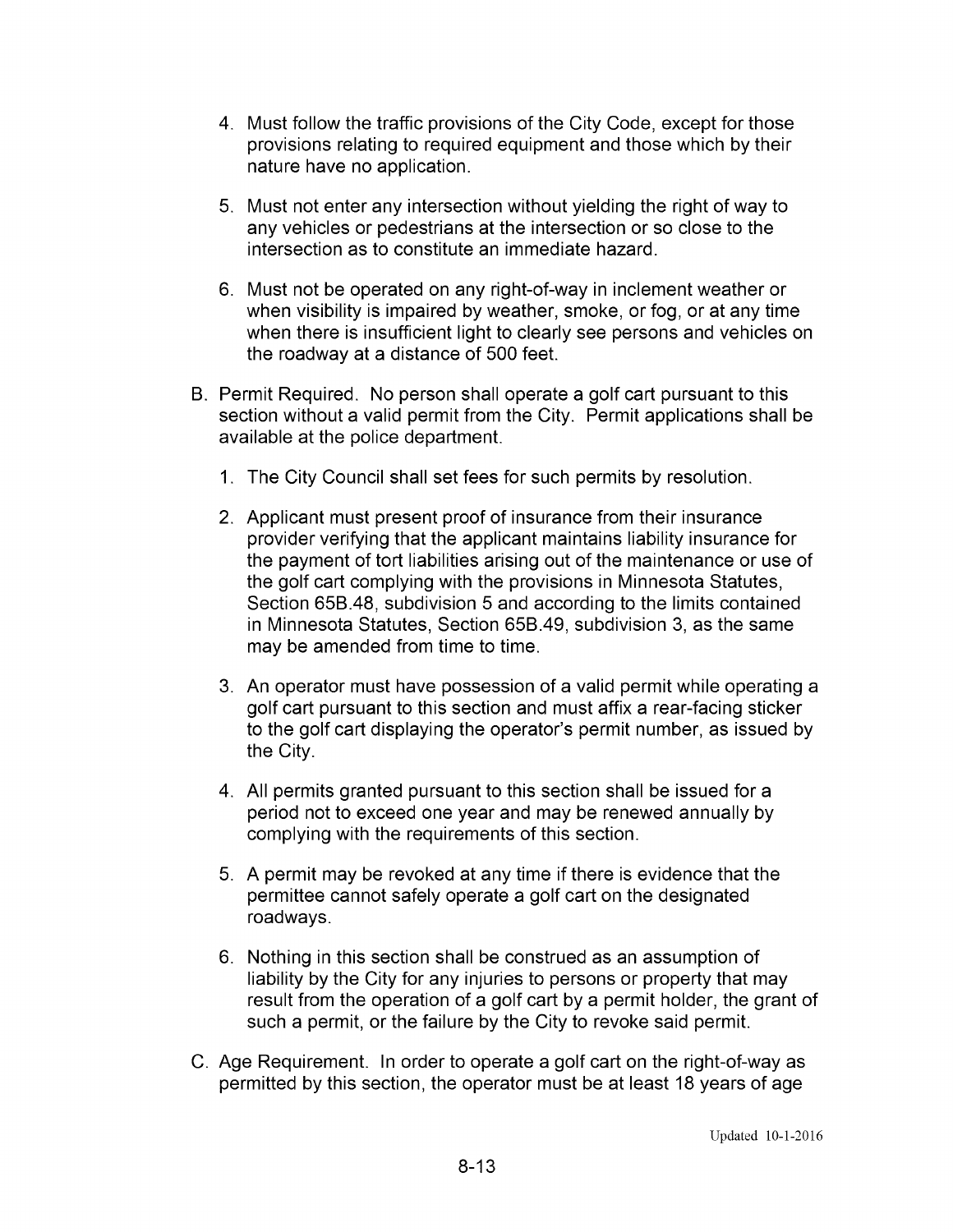and have a driver's license that would allow operation of a motor vehicle in the State of Minnesota.

- D. Passenger Limits. A person may operate a golf cart while carrying up to the number of passengers for which the golf cart was designed and equipped with seat belts.
- E. Equipment Required. It is a misdemeanor for any person to operate a golf cart on the right-of-way as permitted by this section unless it is equipped with the following:
	- 1. Headlamps;
	- 2. Front and rear turn signal;
	- 3. Tail lamps;
	- 4. Rear-facing brake and stop lamps;
	- 5. Reflex reflectors: one red on each side as far to the rear as practicable, and one red on the rear:
	- 6. An exterior mirror mounted on the driver's side of the vehicle and either an exterior mirror mounted on the passenger's side of the vehicle or an interior mirror;
	- 7. A parking brake;
	- 8. A windshield of AS-1 or AS-5 composition, that conforms to the American National Standard Institute's "Safety Code for Safety Glazing Materials for Glazing Motor Vehicles Operating on Land Highways," Z-26.1-1977, January 28, 1977, as supplemented by Z26.1a, July 3, 1980 (incorporated by reference; See 49 C.F.R.  $$571.5$ ;
	- 9. A VIN that conforms to the requirements of Federal Motor Vehicle Safety Standard No. 565 Vehicle Identification Number;
	- 10. A Type 1 or Type 2 seat belt assembly conforming to 49 C.F.R. § 571.209, Federal Motor Vehicle Safety Standard No. 209, Seat Belt Assemblies, installed at each designated seating position;
	- 11. An operable horn;
	- 12. A displayed slow-moving vehicle emblem in accordance with Minnesota Statutes, Section 169.522; and
	- 13. An antenna with a flag.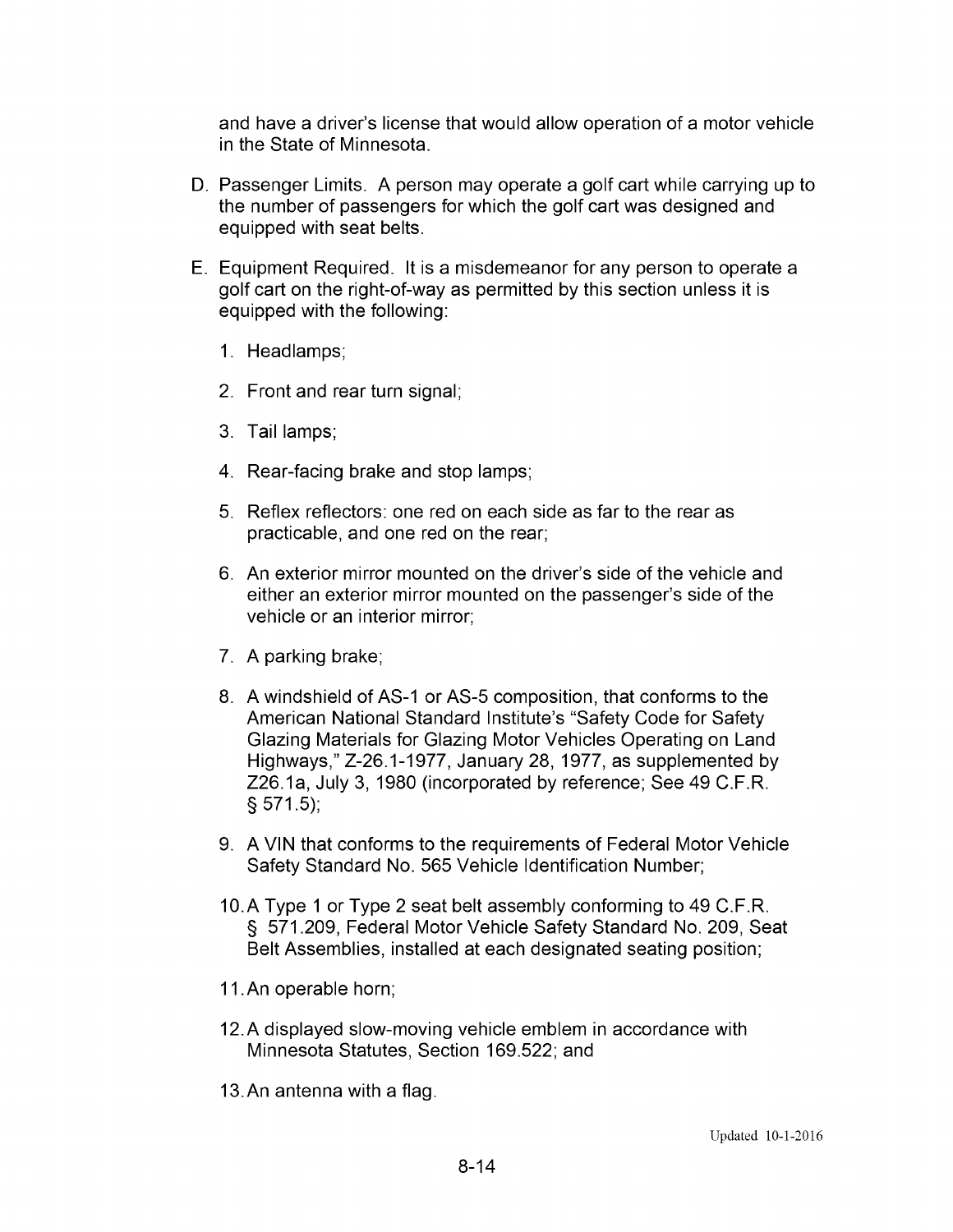Subd. 3. Operation of Golf Carts in Connection with an Approve PUPP Application. In connection with an application for the Private Use of Public Property, if an entity or individual intends to use a golf cart for the event in a manner that is not compliant with the City Code, the individual or entity must include in the PUPP application a detailed description of the proposed use of the golf cart, as well as a description of all provisions of the City Code related to the use of golf carts that will not be met by the proposed use. It is within the City Council's discretion as to whether or not to approve the use of a golf cart in connection with such an application.

**Subd. 4.** Operation of Golf Carts Prohibited. Except as herein specifically permitted and authorized, it is a misdemeanor for any person to operate a golf cart:

A. In any of the following areas:

- 1. In the downtown district. For purposes of this subdivision, "downtown district" means that portion of the City lying between East Avenue/Broad Street and Plum Street and between Levee Street and Fourth Street.
- 2. On trunk highways, such as Minnesota State Highway 58 (also known as Bush Street and Plum Street) and U.S. Highway 61 (also known as Main Street).
- 3. On interstate highways or freeways.
- 4. On Old West Main Street between Withers Harbor and U.S. Highway 61.
- B. To tow any individuals.
- C. On a public sidewalk provided for pedestrian travel.
- D. On boulevards within any public right-of-way.
- E. On private property of another without specific permission of the owner or person in control of the property.
- F. On any other public place, except as may be specifically permitted by other provisions of the City Code.
- G. While under the influence of alcohol or drugs as defined in Minnesota Statutes, Section 169A.20, as it may be amended from time to time.